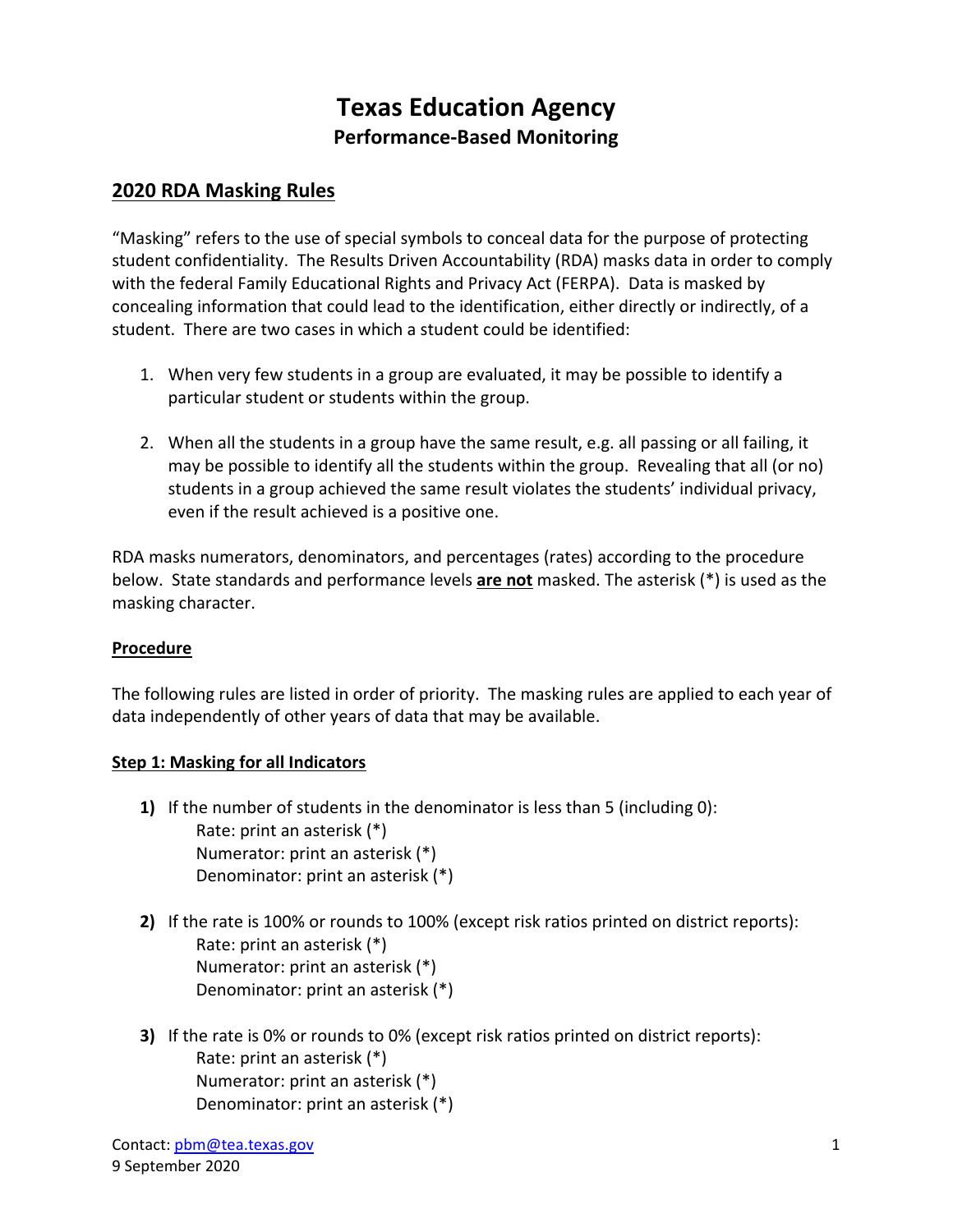**4)** If the difference between the numerator and the denominator is less than 3:

Rate: print the rate Numerator: print an asterisk (\*) Denominator: print an asterisk (\*)

**5)** If the numerator is less than 5 (including 0): Rate: print the rate Numerator: print an asterisk (\*) Denominator: print an asterisk (\*)

## **Step 2: Additional Masking**

 The following rules are used for certain special education RDA indicators to prevent the ability to calculate numerators, denominators, or rates of related indicators that were masked by previous rules.

- **6)** If the overall **SPED representation** numerator and denominator are masked: Print an asterisk (\*) for the numerators and denominators of: (a) any reported representation student group indicators, and (b) all instructional placement<sup>1</sup> indicators, including any associated reported student group indicators.
- **7)** If any one of the **SPED instructional placement**<sup>1</sup> indicators is masked: Print an asterisk (\*) for the numerators and denominators of: (a) the **All Students**  group of all four indicators, and (b) any reported placement student group indicators.
- Print an asterisk (\*) for the numerators and denominators of (a) the **All Students 8)** If any one of the **SPED disciplinary**2 indicators is masked: group of all five indicators, and (b) any reported disciplinary student group indicators.
- Print the risk ratio, but print an asterisk (\*) for the rates, numerators, and **9)** If a **significantly disproportionate student group** indicator is reported and is masked: denominators for **that** student group indicator only.
- **10)** If any one of the **OSP** indicators is masked: Print an asterisk (\*) for the rates, numerators, and denominators of all subgroups (i.e. Foster Care, Homeless, and Military).

<span id="page-1-0"></span><sup>&</sup>lt;sup>1</sup> SPED instructional placement indicators: Regular Early Childhood Program Rate (Ages 3-5), Regular Class ≥ 80% Rate (Ages 6-21), Regular Class < 40% Rate (Ages 6-21), and Separate Settings Rate (Ages 6-21). Rate (Ages 6-21), Regular Class < 40% Rate (Ages 6-21), and Separate Settings Rate (Ages 6-21).<br><sup>2</sup> SPED disciplinary indicators: OSS and Expulsion ≤ 10 Days Rate (Ages 3-21), OSS and Expulsion > 10 Days Rate

 (Ages 3-21), ISS ≤ 10 Days Rate (Ages 3-21), ISS > 10 Days Rate (Ages 3-21), and Total Disciplinary Removals Rate (Ages 3-21).